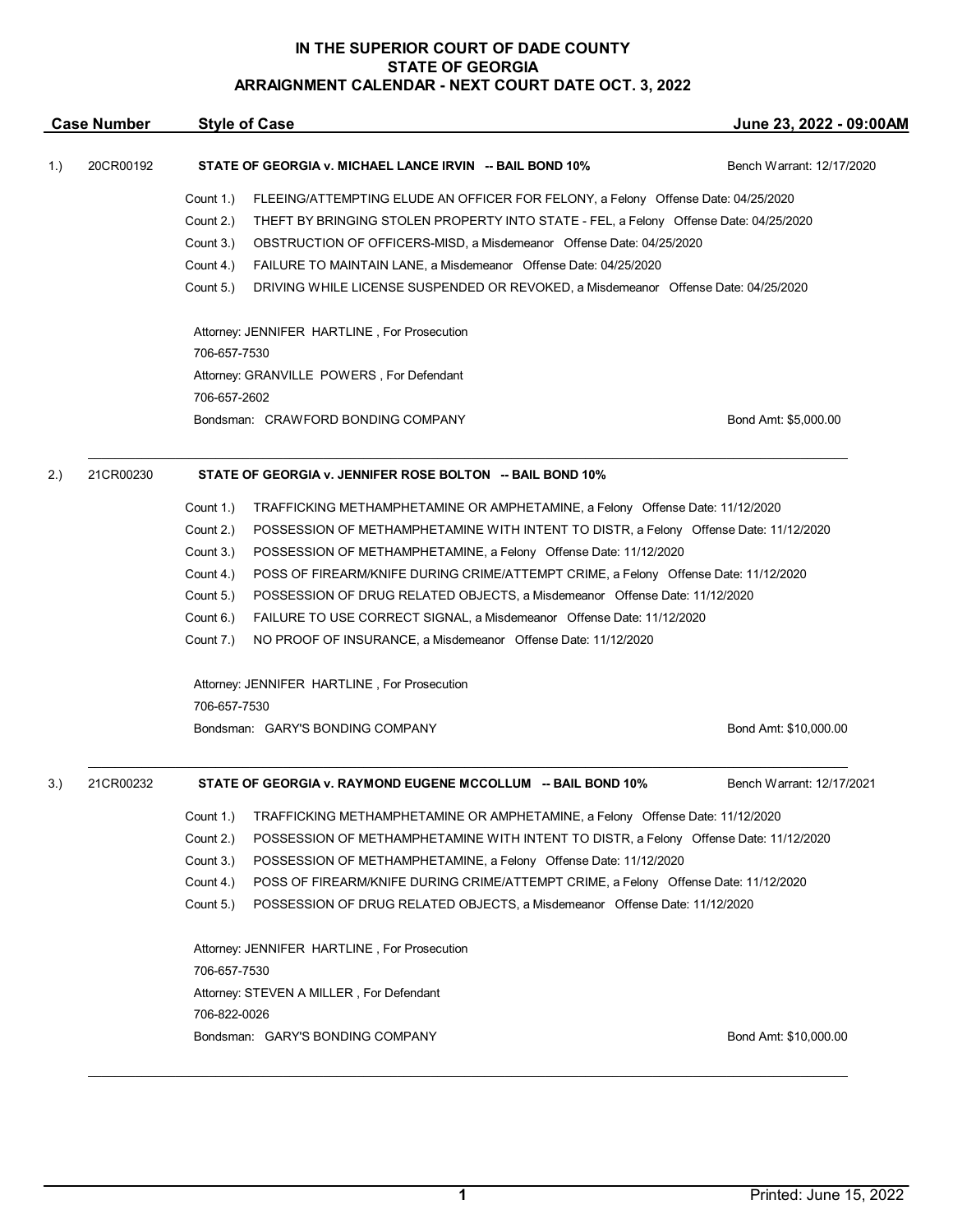## **IN THE SUPERIOR COURT OF DADE COUNTY STATE OF GEORGIA ARRAIGNMENT CALENDAR - NEXT COURT DATE OCT. 3, 2022**

|     | <b>Case Number</b> | <b>Style of Case</b>                                                                                                                                                             | June 23, 2022 - 09:00AM   |
|-----|--------------------|----------------------------------------------------------------------------------------------------------------------------------------------------------------------------------|---------------------------|
| 4.) | 22CR00017          | STATE OF GEORGIA v. JOSHUA WARREN BURKE -- BAIL BOND 10%                                                                                                                         |                           |
|     |                    | Count 1.)<br>POSSESSION OF A SCHEDULE IV CONTROLLED SUBSTANCE, a Felony Offense Date: 10/09/2019<br>Count 2.)<br>TAMPERING WITH EVIDENCE, a Misdemeanor Offense Date: 10/09/2019 |                           |
|     |                    | Attorney: ANSLEY HOUSE, For Prosecution<br>706-657-7530                                                                                                                          |                           |
|     |                    | Attorney: GRANVILLE POWERS, For Defendant<br>706-657-2602                                                                                                                        |                           |
|     |                    | Bondsman: GARY'S BONDING COMPANY<br>NOTES: ARRAIGNMENT NOTICE AND CALENDAR SCHEDULED                                                                                             | Bond Amt: \$2,500.00      |
| 5.) | 22CR00022          | STATE OF GEORGIA v. SHANE DONAPHAN MASSENGALE -- BAIL BOND 10%                                                                                                                   | Bench Warrant: 02/24/2022 |
|     |                    | POSSESSION OF METHAMPHETAMINE, a Felony Offense Date: 08/25/2021<br>Count 1.)                                                                                                    |                           |
|     |                    | Attorney: JENNIFER HARTLINE, For Prosecution<br>706-657-7530                                                                                                                     |                           |
|     |                    | Attorney: GRANVILLE POWERS, For Defendant<br>706-657-2602                                                                                                                        |                           |
| 6.) | 22CR00073          | STATE OF GEORGIA v. NICHOLAS DAVID LAWSON -- BAIL BOND 10%                                                                                                                       |                           |
|     |                    | OBSTRUCTION OF OFFICERS-FELONY, a Felony Offense Date: 02/10/2022<br>Count 1.)                                                                                                   |                           |
|     |                    | Count 2.)<br>OBSTRUCTION OF OFFICERS-FELONY, a Felony Offense Date: 02/10/2022                                                                                                   |                           |
|     |                    | Count 3.)<br>OBSTRUCTION OF OFFICERS-FELONY, a Felony Offense Date: 02/10/2022                                                                                                   |                           |
|     |                    | Count 4.)<br>OBSTRUCTION OF OFFICERS-FELONY, a Felony Offense Date: 02/10/2022                                                                                                   |                           |
|     |                    | Count 5.)<br>OBSTRUCTION OF OFFICERS-FELONY, a Felony Offense Date: 02/10/2022                                                                                                   |                           |
|     |                    | Count 6.)<br>OBSTRUCTION OF OFFICERS-FELONY, a Felony Offense Date: 02/10/2022                                                                                                   |                           |
|     |                    | REMOVAL OR ATTEMPTED REMOVAL OF WEAPON FROM PUBLIC, a Felony Offense Date: 02/10/2022<br>Count 7.)                                                                               |                           |
|     |                    | Attorney: JENNIFER HARTLINE, For Prosecution<br>706-657-7530                                                                                                                     |                           |
|     |                    | Bondsman: GARY'S BONDING COMPANY                                                                                                                                                 | Bond Amt: \$5,000.00      |
| 7.) | 22CR00074          | STATE OF GEORGIA v. NICHOLAS DAVID LAWSON -- JAIL                                                                                                                                |                           |
|     |                    | THEFT BY TAKING - FELONY, a Felony Offense Date: 03/05/2022<br>Count 1.)                                                                                                         |                           |
|     |                    | Attorney: JENNIFER HARTLINE, For Prosecution<br>706-657-7530                                                                                                                     |                           |
|     |                    | Attorney: GRANVILLE POWERS, For Defendant<br>706-657-2602                                                                                                                        |                           |
|     |                    |                                                                                                                                                                                  |                           |